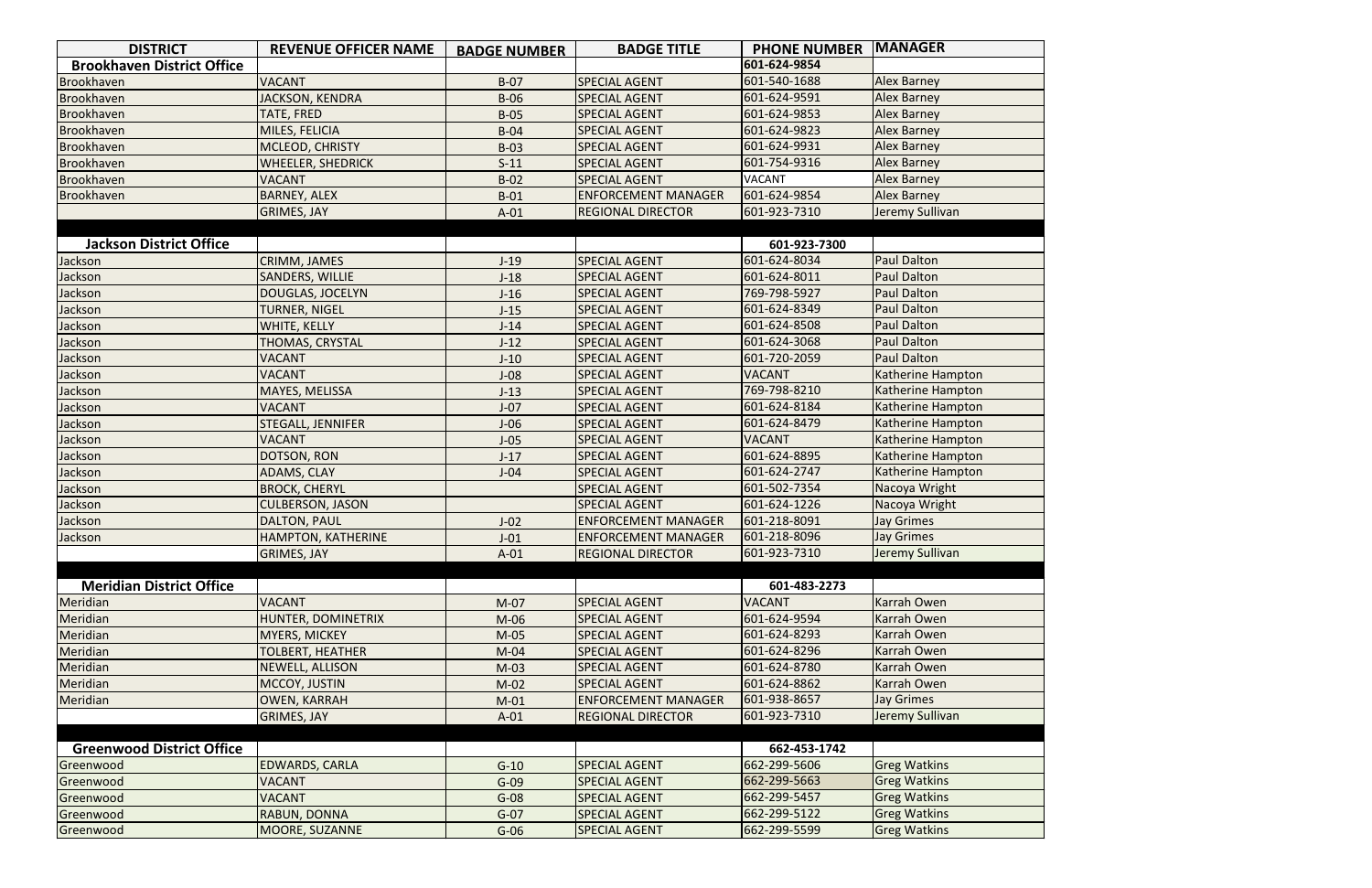| Greenwood                          | HURST, JENNIE             | $G-05$     | <b>SPECIAL AGENT</b>       | 662-299-5598  | <b>Greg Watkins</b>  |
|------------------------------------|---------------------------|------------|----------------------------|---------------|----------------------|
| Greenwood                          | <b>HORTON, SANDRA</b>     | $G-04$     | <b>SPECIAL AGENT</b>       | 662-299-5459  | <b>Greg Watkins</b>  |
| Greenwood                          | <b>VACANT</b>             | $G-03$     | <b>SPECIAL AGENT</b>       | 662-299-5633  | <b>Greg Watkins</b>  |
| Greenwood                          | <b>WATKINS, GREG</b>      | $G-01$     | <b>ENFORCEMENT MANAGER</b> | 662-299-4028  | <b>Tim Thompson</b>  |
|                                    | <b>THOMPSON, TIM</b>      | $A-02$     | <b>REGIONAL DIRECTOR</b>   | 662-299-4068  | Jeremy Sullivan      |
|                                    |                           |            |                            |               |                      |
| <b>Hernando District Office</b>    |                           |            |                            | 662-562-4489  |                      |
| Hernando                           | <b>VACANT</b>             | $S-11$     | <b>SPECIAL AGENT</b>       | 662-299-5815  | <b>Todd McLemore</b> |
| Hernando                           | <b>REYNOLDS, BRANDI</b>   | $S-10$     | <b>SPECIAL AGENT</b>       | 662-299-0937  | <b>Todd McLemore</b> |
| Hernando                           | <b>TACKETT, JOEL</b>      | $S-09$     | <b>SPECIAL AGENT</b>       | 662-299-0232  | <b>Todd McLemore</b> |
| Hernando                           | <b>VACANT</b>             | $S-08$     | <b>SPECIAL AGENT</b>       | <b>VACANT</b> | <b>Todd McLemore</b> |
| Hernando                           | <b>VACANT</b>             | $S-07$     | <b>SPECIAL AGENT</b>       | 662-299-5491  | <b>Todd McLemore</b> |
| Hernando                           | MOORE, AMBER              | $S-06$     | <b>SPECIAL AGENT</b>       | 662-299-5348  | <b>Todd McLemore</b> |
| Hernando                           | <b>BALSER, SABREENA</b>   | $S-05$     | <b>SPECIAL AGENT</b>       | 662-299-0076  | <b>Todd McLemore</b> |
| Hernando                           | <b>OAKLEY, KALON</b>      | $S-04$     | <b>SPECIAL AGENT</b>       | 662-299-5473  | <b>Todd McLemore</b> |
| Hernando                           | <b>HERNANDEZ, STACIE</b>  | $S-03$     | <b>SPECIAL AGENT</b>       | 601-213-8958  | <b>Todd McLemore</b> |
| Hernando                           | MCLEMORE, TODD            | $S-01$     | <b>ENFORCEMENT MANAGER</b> | 662-404-1006  | Tim Thompson         |
|                                    | THOMPSON, TIM             | $A-02$     | <b>REGIONAL DIRECTOR</b>   | 662-299-4068  | Jeremy Sullivan      |
|                                    |                           |            |                            |               |                      |
| <b>Tupelo District Office</b>      |                           |            |                            | 662-842-4316  |                      |
| <b>Tupelo</b>                      | POPPELRETER, ASHLEY       | $T-11$     | <b>SPECIAL AGENT</b>       | 662-871-4533  | Mike McBrayer        |
| Tupelo                             | <b>BUSE, TERRY</b>        | $T-10$     | <b>SPECIAL AGENT</b>       | 662-871-1059  | <b>Mike McBrayer</b> |
| <b>Tupelo</b>                      | PANNELL, LEANDRA          | $T-09$     | <b>SPECIAL AGENT</b>       | 662-299-5388  | Mike McBrayer        |
| Tupelo                             | PILCHER, AMY              | $T-08$     | <b>SPECIAL AGENT</b>       | 662-299-5646  | <b>Mike McBrayer</b> |
| Tupelo                             | NAUGLE, JALISA            | $T-07$     | <b>SPECIAL AGENT</b>       | 662-687-3146  | <b>Mike McBrayer</b> |
| <b>Tupelo</b>                      | <b>WILLIAMS, KIMBERLY</b> | $T-06$     | <b>SPECIAL AGENT</b>       | 662-299-1841  | Mike McBrayer        |
| Tupelo                             | MILLS, PAUL               | <b>LEO</b> | <b>SPECIAL AGENT</b>       | 662-299-1805  | Mike McBrayer        |
| Tupelo                             | <b>GUNN, DYLAN</b>        | $T-04$     | <b>SPECIAL AGENT</b>       | 662-299-1495  | <b>Mike McBrayer</b> |
| <b>Tupelo</b>                      | <b>JOHNSON, CASSANDRA</b> | $T-03$     | <b>SPECIAL AGENT</b>       | 662-299-0104  | <b>Mike McBrayer</b> |
| <b>Tupelo</b>                      | MCBRAYER, MIKE            | $T-01$     | <b>ENFORCEMENT MANAGER</b> | 662-687-1821  | <b>Tim Thompson</b>  |
|                                    | <b>THOMPSON, TIM</b>      | $A-02$     | <b>REGIONAL DIRECTOR</b>   | 662-299-4068  | Jeremy Sullivan      |
|                                    |                           |            |                            |               |                      |
| <b>Gulf Coast District Office</b>  |                           |            |                            | 228-436-0554  |                      |
| <b>Gulf Coast</b>                  | <b>VACANT</b>             | $C-12$     | <b>SPECIAL AGENT</b>       | 228-861-8021  | Shon Bradford        |
| <b>Gulf Coast</b>                  | <b>DIAZ, SARAH</b>        | $C-11$     | <b>SPECIAL AGENT</b>       | 228-234-3071  | <b>Shon Bradford</b> |
| <b>Gulf Coast</b>                  | YOUNG, SARAH              | $C-10$     | <b>SPECIAL AGENT</b>       | 228-234-2873  | <b>Shon Bradford</b> |
| <b>Gulf Coast</b>                  | <b>SIMON, ROBIN</b>       | $C-09$     | <b>SPECIAL AGENT</b>       | 228-234-3359  | Shon Bradford        |
| <b>Gulf Coast</b>                  | <b>JANSKY, TRACEY</b>     | $C-08$     | <b>SPECIAL AGENT</b>       | 228-234-3265  | Shon Bradford        |
| <b>Gulf Coast</b>                  | <b>VACANT</b>             | $C-07$     | <b>SPECIAL AGENT</b>       | 228-234-2974  | <b>Shon Bradford</b> |
| <b>Gulf Coast</b>                  | <b>BLAKE, CANDACE</b>     | $C-06$     | <b>SPECIAL AGENT</b>       | 228-234-3086  | Shon Bradford        |
| <b>Gulf Coast</b>                  | <b>VACANT</b>             | $C-05$     | <b>SPECIAL AGENT</b>       | 228-234-3740  | Shon Bradford        |
| <b>Gulf Coast</b>                  | <b>MCQUEEN, JAMILLE</b>   | $C-04$     | <b>SPECIAL AGENT</b>       | 228-219-3593  | <b>Shon Bradford</b> |
| <b>Gulf Coast</b>                  | <b>WOMACK, SHERETT</b>    | $C-03$     | <b>SPECIAL AGENT</b>       | 228-234-3149  | <b>Shon Bradford</b> |
| <b>Gulf Coast</b>                  | <b>SCARBROUGH, SHON</b>   | $C-02$     | <b>ENFORCEMENT MANAGER</b> | 228-219-0491  | <b>Will Brown</b>    |
|                                    | <b>BROWN, WILL</b>        | $A-03$     | <b>REGIONAL DIRECTOR</b>   | 601-583-7530  | Jeremy Sullivan      |
|                                    |                           |            |                            |               |                      |
|                                    |                           |            |                            |               |                      |
| <b>Hattiesburg District Office</b> |                           |            |                            | 601-545-1261  |                      |
| <b>Hattiesburg</b>                 | <b>VACANT</b>             | $H-12$     | <b>SPECIAL AGENT</b>       | 601-624-8438  | <b>Tina Warden</b>   |